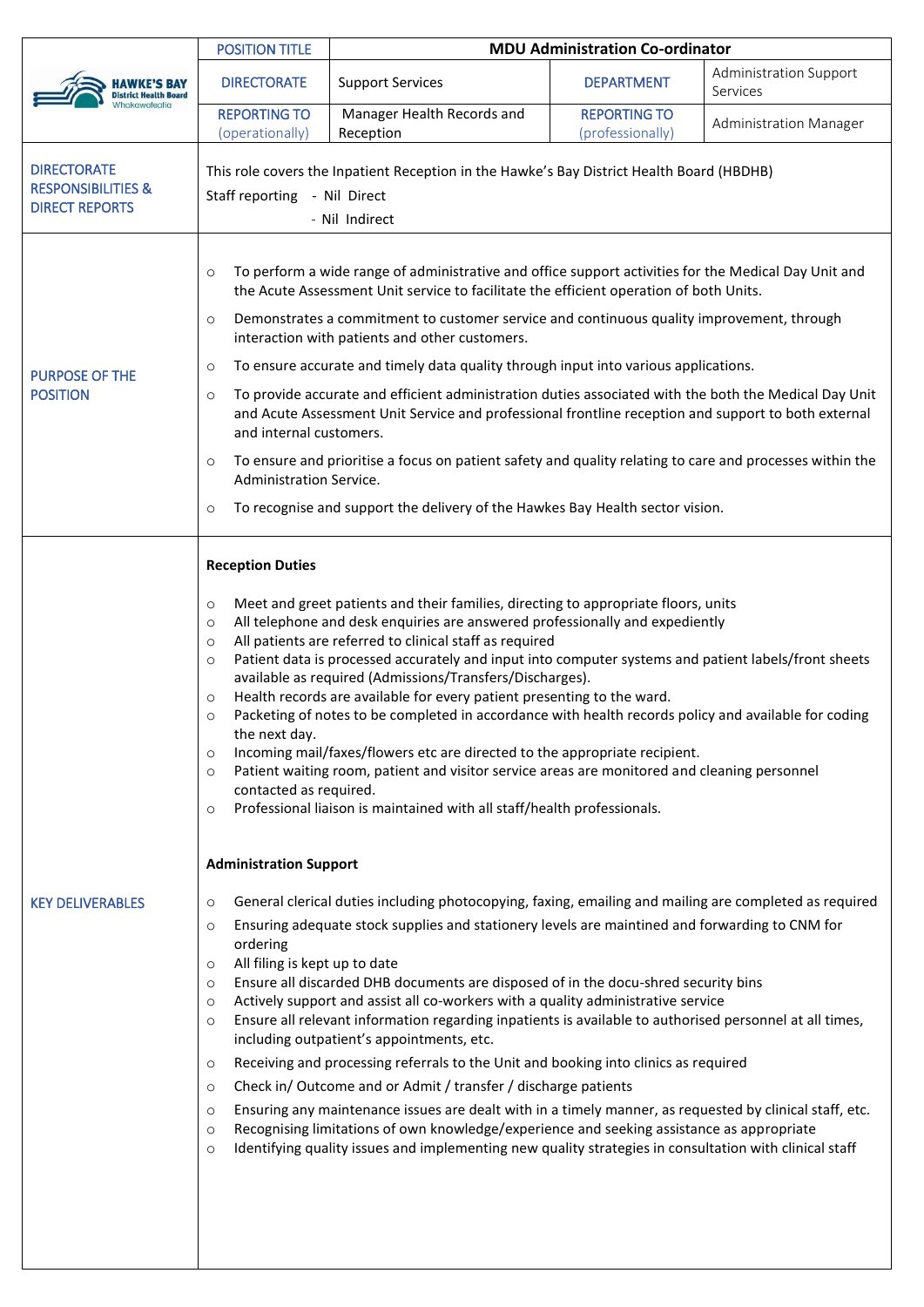|                                                       | <b>Data Entry</b>                                                                                                                                                                                                                                                                                                                                                                                                                                                                                                                                                                                                                                                                                                                                                                                                                                                                                                                                   |  |  |  |  |
|-------------------------------------------------------|-----------------------------------------------------------------------------------------------------------------------------------------------------------------------------------------------------------------------------------------------------------------------------------------------------------------------------------------------------------------------------------------------------------------------------------------------------------------------------------------------------------------------------------------------------------------------------------------------------------------------------------------------------------------------------------------------------------------------------------------------------------------------------------------------------------------------------------------------------------------------------------------------------------------------------------------------------|--|--|--|--|
|                                                       | All data captured in ECA (Inpatient/Outpatient) and Trendcare is accurate and timely.<br>$\circ$                                                                                                                                                                                                                                                                                                                                                                                                                                                                                                                                                                                                                                                                                                                                                                                                                                                    |  |  |  |  |
|                                                       | <b>Health Records Management</b>                                                                                                                                                                                                                                                                                                                                                                                                                                                                                                                                                                                                                                                                                                                                                                                                                                                                                                                    |  |  |  |  |
|                                                       | Admission notes are prepared for patients with inclusion of all relevant information.<br>$\circ$<br>Patient notes are requested as and when required by health professionals.<br>$\circ$<br>All documentation is filed correctly into patient's health records.<br>$\circ$<br>All patient records are in order and prepared promptly for coding upon patient discharge.<br>$\circ$<br>All patient records, together with current admission, are tracked and returned to Health Records<br>$\circ$<br>within the agreed time frame.<br>Efficient utilisation of tracking system, i.e. ensure all records are tracked into individual units and out<br>$\circ$<br>to their forward destination.<br>Ensure all discarded DHB documents are disposed of by shredding or placed in security bins for<br>$\circ$<br>uplifting and disposal.<br>Ensure patient information is kept confidential.<br>$\circ$<br>Photocopying/faxing as required.<br>$\circ$ |  |  |  |  |
|                                                       | <b>Word Processing</b>                                                                                                                                                                                                                                                                                                                                                                                                                                                                                                                                                                                                                                                                                                                                                                                                                                                                                                                              |  |  |  |  |
|                                                       | Dictaphone/Winscribe typing is undertaken within agreed timeframe and work produced is accurate<br>$\circ$<br>and well presented.<br>Minutes of meetings are recorded accurately and available in a timely fashion.<br>$\circ$<br>Typing of letters, agendas, rosters, protocols, presentations and any other typing is produced<br>$\circ$<br>accurately and well presented.                                                                                                                                                                                                                                                                                                                                                                                                                                                                                                                                                                       |  |  |  |  |
|                                                       | <b>Professional Standards</b>                                                                                                                                                                                                                                                                                                                                                                                                                                                                                                                                                                                                                                                                                                                                                                                                                                                                                                                       |  |  |  |  |
|                                                       | Professional standards are met.<br>$\circ$<br>The risk of harm to consumers, staff and others is minimised.<br>$\circ$<br>Customers have confidence in the employee's standard of delivery of care.<br>$\circ$<br>HB DHB's Privacy/Confidentiality Code is respected and practised.<br>$\circ$<br>An understanding of, and commitment to, biculturalism.<br>$\circ$<br>Practice and service delivery demonstrates knowledge, respect and sensitivity to cultural expectations,<br>$\circ$<br>lifestyle, spiritual beliefs and choices of others.                                                                                                                                                                                                                                                                                                                                                                                                    |  |  |  |  |
|                                                       | <b>Customer Service</b>                                                                                                                                                                                                                                                                                                                                                                                                                                                                                                                                                                                                                                                                                                                                                                                                                                                                                                                             |  |  |  |  |
|                                                       | Open and responsive to customer needs.<br>$\circ$<br>Demonstrate an understanding of continuous quality improvement.<br>$\circ$                                                                                                                                                                                                                                                                                                                                                                                                                                                                                                                                                                                                                                                                                                                                                                                                                     |  |  |  |  |
| <b>HEALTH &amp; SAFETY</b><br><b>RESPONSIBILITIES</b> | HBDHB is committed to maintaining and promoting the health & safety of all its staff, contractors,<br>volunteers and patients. In this role, your duties are:<br>Not to do anything that puts your own H&S at risk<br>$\circ$<br>Not to do anything that puts others H&S at risk<br>$\circ$<br>To follow all health and safety policies and procedures<br>$\circ$<br>To follow all reasonable health and safety instructions<br>$\circ$<br>(You have the right to cease work if you believe that you, or others, are at risk of serious harm).                                                                                                                                                                                                                                                                                                                                                                                                      |  |  |  |  |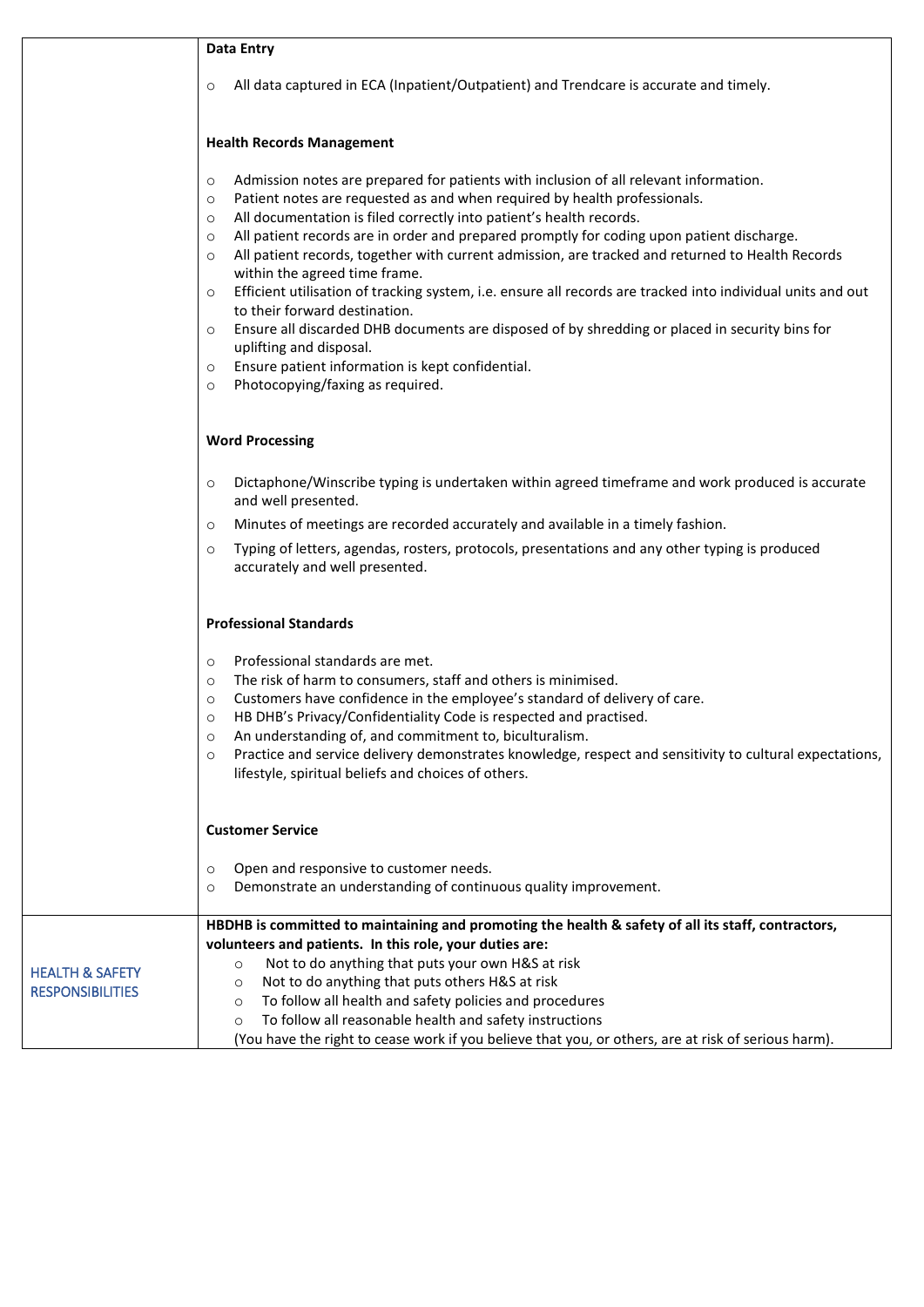| <b>DELEGATION AND</b><br><b>DECISION</b>                 | N/A                                                                                                                                                                                        |
|----------------------------------------------------------|--------------------------------------------------------------------------------------------------------------------------------------------------------------------------------------------|
| <b>HOURS OF WORK</b>                                     | 80 per fortnight                                                                                                                                                                           |
| <b>EMPLOYMENT</b><br><b>AGREEMENT &amp; SALARY</b>       | In accordance with the LNI DHBs/ PSA Administration/Clerical Multi Employer Collective Agreement<br>(MECA) Step 8-13 according to qualifications and experience pro rata for hours worked. |
| <b>DATE</b>                                              | April 2022                                                                                                                                                                                 |
| <b>EXPENDITURE &amp; BUDGET</b><br><b>ACCOUNTABILITY</b> | N/A<br>$\Omega$                                                                                                                                                                            |
| <b>SCOPE &amp; COMPLEXITY</b>                            | To provide a professional frontline reception and administration service to both external and internal<br>$\circ$<br>customers                                                             |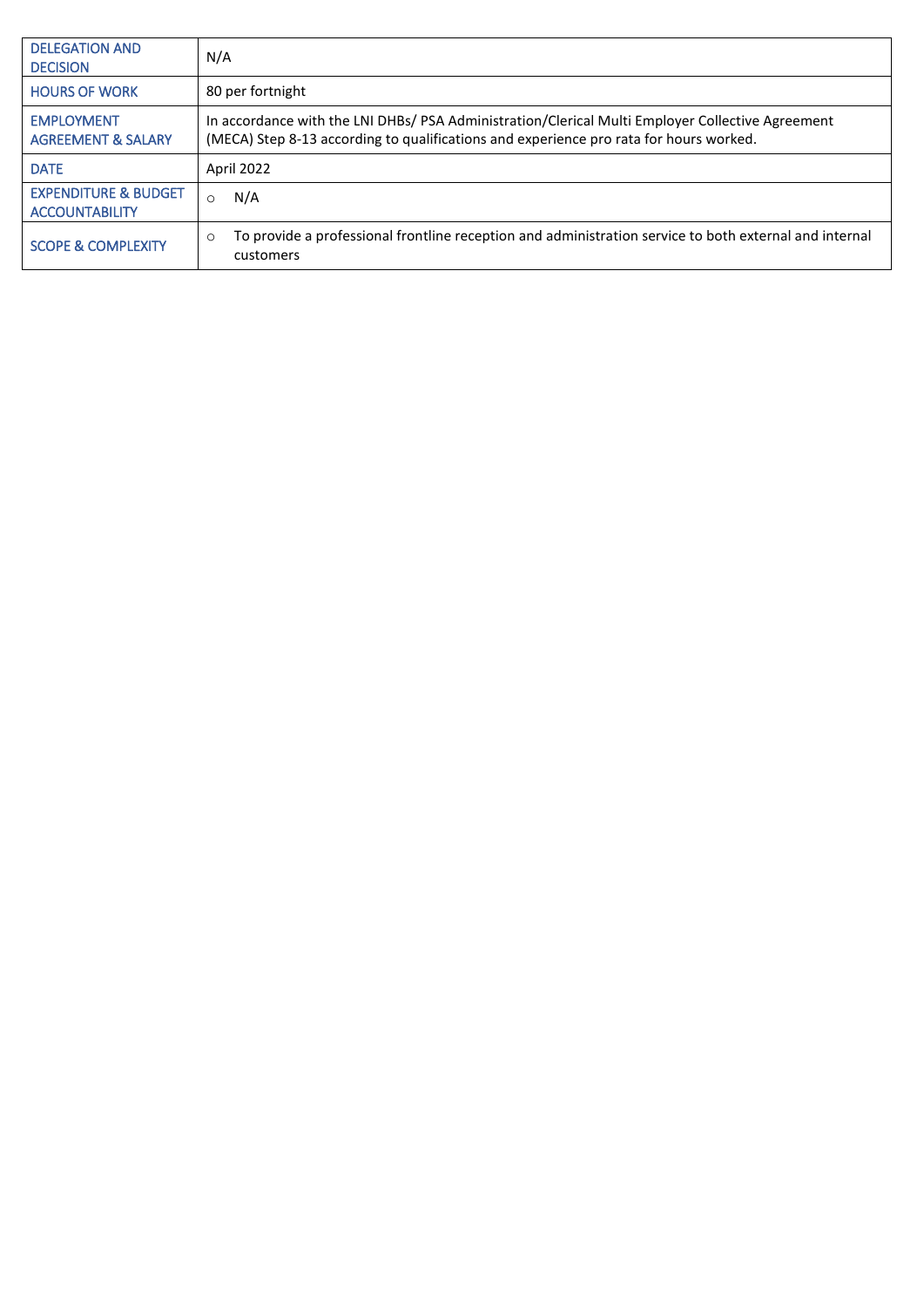# ESSENTIAL CRITERIA

#### **Qualifications**

o NCEA Level 2 or relevant qualification is favourable but not a requirement.

#### **Experience**

**Values & Behaviours:** Shows commitment to, and demonstrates the behaviours of the health sector:

### **He kauanuanu**

Showing respect for each other, our staff, patients and consumers – **this means I actively seek to understand what matters to you.**

# **Ākina**

Continuously improving everything we do – **this means that I actively seek to improve my service.**

# **Rāranga te tira**

Working together in partnership across the community – **this means I will work with you and your whanau on what matters to you**.

# **Tauwhiro**

Delivering high quality care to patients and consumers – **this means I show empathy and treat you with care, compassion and dignity**

- o High level of customer service, with an appreciation for the needs of the customers of HBDHB.
- o A focus on delivering exceptional customer service.
- o Work in partnership with peers.
- o Model an effective partnering style within the Health Records Service, and collaborates with other team and key internal relationships within Health Services.
- o Demonstrate and deliver results.
- o Value people and their contributions and respect their differences.
- o Model own personal commitment to business changes and continual improvement.
- o Adapt process in response to changing objectives and organisational needs.
- o Use technology Microsoft Office products Word, PowerPoint, Excel etc. and other health related databases.
- o Use technology to improve business operations and customer service.
- o Demonstrate the ability to manage self through excellent prioritising, planning and organisational skills.
- o Demonstrate clear, concise and effective interpersonal communication skills in both written and verbal.
- o Demonstrate ability to make considered decisions and take action on matters.
- o Demonstrate experience in administration.

# **Vaccination status for role:**

All staff must be vaccinated for Influenza and COVID-19

# DESIRABLE CRITERIA

- o Knowledge of the Health Industry is desirable
- o Strong service orientation/customer service focus
- o Ability to self-direct and work with minimal supervision
- o Accountable for own actions
- o Find solution to problems
- o Able to embrace change and implement changed processes
- o Demonstrate a mature approach to working in a sensitive environment
- o Sense of humour
- o Be well presented



# **Our Vision and Values**

#### Te hauora o te Matau-à-Māui: Healthy Hawke's Bay

Excellent health services working in partnership to improve the health and wellbeing of our people and to reduce health inequities within our community.



# **HE KAUANUANU RESPECT AKINA IMPROVEMENT RARANGATETIRA PARTNERSHIP TAUWHIRO CARE**



Showing respect for each other, our staff, patients and consumers. This means I actively seek to understand what matters to you.

| î |
|---|
|   |

# **KINA IMPROVEMENT**

ontinuous *improvement* in verything we do. This means that I actively seek to improve my service.

# **RARANGA TE TIRA PARTNERSHIP**

Working together in **partnership** across the community. This means I will work with you and your whānau on what matters to you.



# **TAUWHIRO CARE**

Delivering high quality care to patients and consumers. This means I show empathy and treat you with care, compassion and dignity.